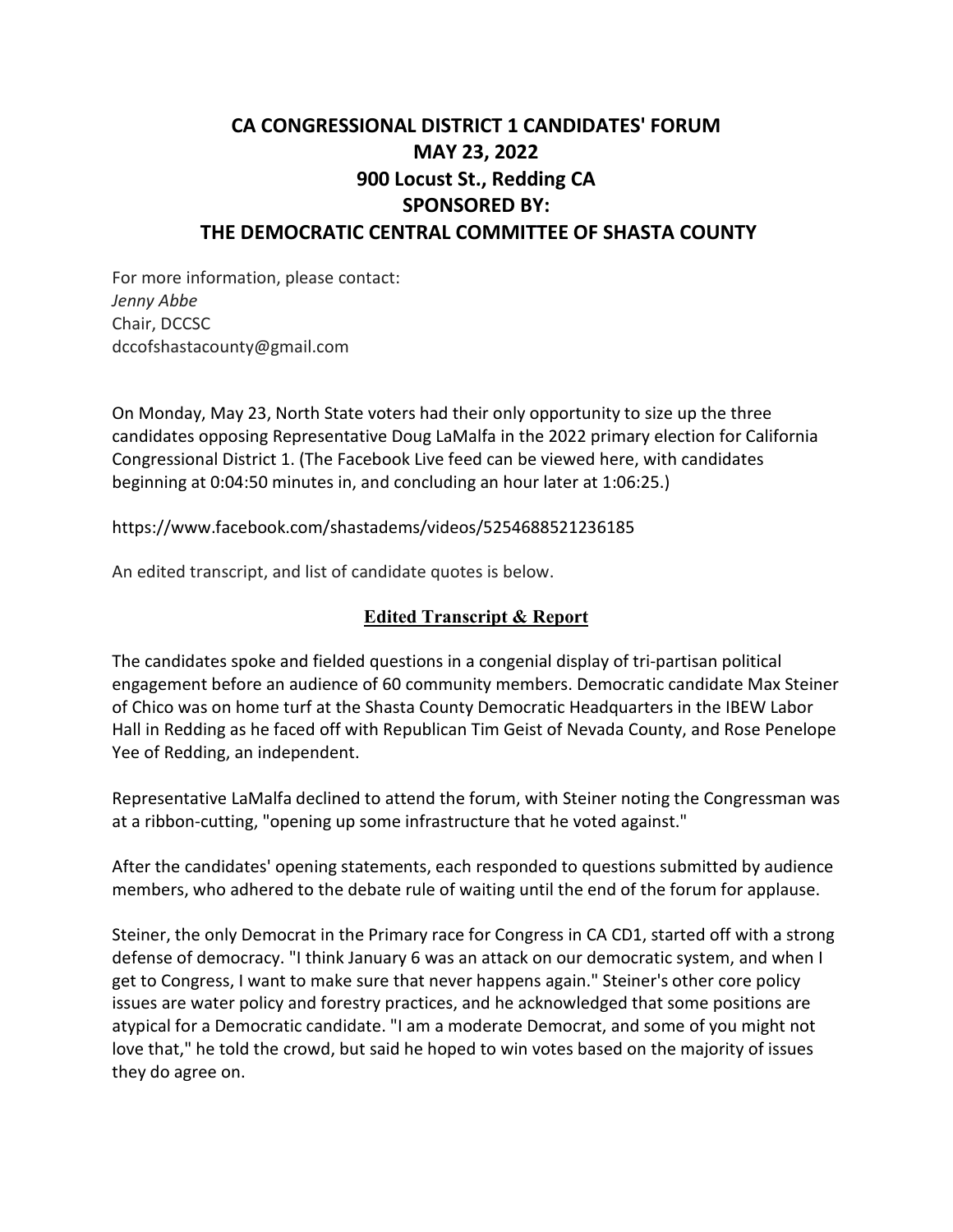"Proper forest management is the centerpiece of my campaign," Steiner said, and he promotes funding for thinning, fuel reduction and prescribed fires "so we don't have these massive fires, like the one that took out my brother's house in the Carr Fire."

Candidate Tim Geist provoked laughter with his opening line, "What's a nice Republican like me doing in a place like this?" and joked that the event organizer had addressed him as, "Dear Soulless Candidate." Then, scanning the receptive audience, he offered, "it's looking a lot like democracy out here."

Rose Penelope Yee, who emigrated from the Philippines 30 years ago, became a candidate out of frustration with perceived inaction on economic equity issues. "The core of my campaign is the belief that what is necessary for a functioning democracy is for Americans to have economic rights," she said. Among the policies she promotes are universal healthcare, universal basic income, free public college and trade schools, and cancellation of student debt.

Some of the strongest words against LaMalfa's far right brand came from Republican challenger Geist, who vowed to be a "burr in the saddle of the Republican Party," and used his opening statement to propose a new law that would ensure jail time for lawmakers in Washington DC who spread falsehoods. "Right now, liars have the advantage. Lies are free, they are infinite in number, and they are readily available," Geist said, and in contrast, "a truth teller has to spend time and money to verify what the truth is—and we are getting swamped."

As a Republican in the left-leaning Nevada City area, Geist claimed that "too many of my Democratic friends don't really understand the need to say the truth with emotion." He said Republicans train in marketing and business, using those skills to "sow lies, and grow fear, hate, and division among fellow Americans," adding, "it breaks my heart."

Citing a recent prediction by a US military general that the country is in danger of a coup in 2024, Geist believes democracy "needs more heroes that will put their lives at risk to promote the truth,"and spoke of President Volodymyr Zelensky, who "put his life on the line for his country, accepted the risk, and now he's an international hero who's united his country."

On questions about climate change, Steiner said he supports the Sites reservoir proposal near Willows because in a time of climate change and drought, "we're going to get more erratic rainfalls, and that means we're going to need to store more water." When we do get precipitation, he said, more of it "will come as rain and not as snow, and that means we're going to have to build out our infrastructure to adapt to this new reality."

Geist agreed that expanding water storage was a priority, asserting "we have to build more dams, with ever greater urgency," and that hydroelectric power would be a positive byproduct.

Yee agreed more solutions for the water crisis were needed, but questioned where the funding would come from. An avowed anti-war candidate, she suggested the recent \$40 billion allocated for Ukraine could have provided \$96 million in infrastructure funds for every state. "I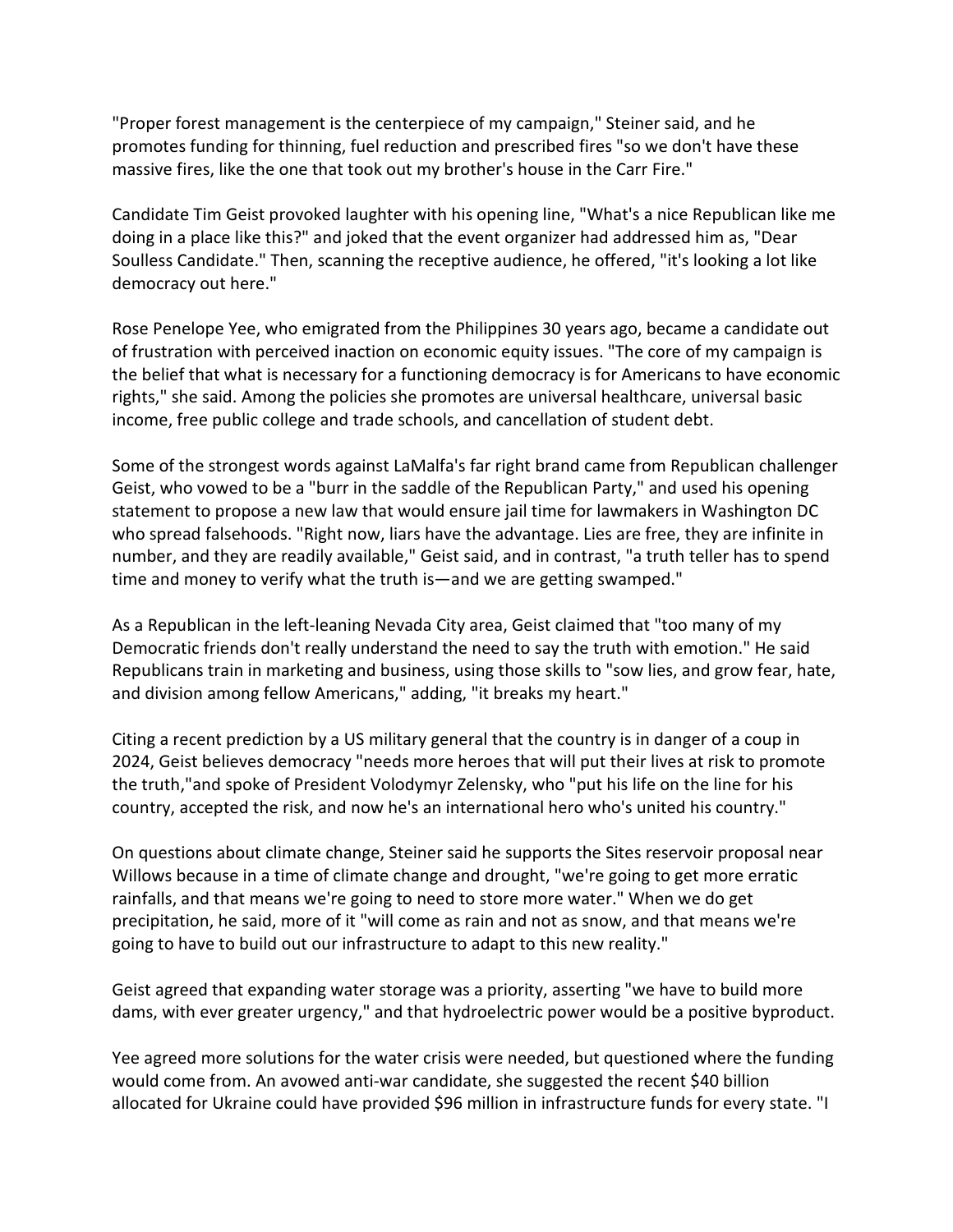believe that war is draining resources away from all the good things we could do for the country."

Steiner, a combat veteran who received the Combat Infantry Badge in Iraq for his role defending a civilian journalist who now serves in the Army reserves, said he believes there are times when war is justified. "We can see what happens if we cede our leadership role; we have the Russian invasion of Ukraine going on right now. I'm not anti-war, but I am pro-Congress."

All three candidates were critical of AUMFs (Authorization for the Use of Military Force) giving additional power to Presidents to wage war, including one enacted post 9-11 that is still in place after more than 20 years. "Congress should not give up its power to declare war, the power of the purse," Steiner said, and proposed a plan to require re-authorization of AUMFs with each new Congress, every 2 years.

Yee adamantly opposed giving broad war powers to a President, and Geist said, "we need to be able to trust our leadership," and that enhanced intelligence available to a chief executive should be used to allow them to make snap decisions defensively, but agreed that "it's Congress's job to declare war."

Yee said that despite her anti-war stance, she is "pro-war for climate change," which she called "an imminent threat, not just for our well-being, but for human survival, and needs to be addressed as if we are in a war." She proposed that Congress reallocate subsidies from the fossil fuel industry towards renewable energy sources and electric vehicles.

Geist noted that "the other Republican in this race, LaMalfa, has compared climate change to a religion," which Geist believes "is an insult to all people of faith." He added, "Faith is a completely different thing from science. In science you need proof, you need evidence." He said he heard LaMalfa say that since carbon dioxide was only 4% of the atmosphere, "why should you worry about that?"

Steiner bluntly noted, "Doug LaMalfa does not believe in climate change. I believe in climate change, and it leads me to make a lot of tough choices." Citing the principles of the Citizen's Climate Lobby, Steiner said "we need to stop removing any source of renewable energy," including nuclear energy. He also supports a carbon tax at the wellhead which could provide a dividend to be allocated on a per capita basis to all Americans to "harness market power," and force industry change.

On the subject of health care, Yee said her distinctive crimson hat indicates membership in "Red Berets for Medicare for All," and was encouraged by current ballot initiatives in the states of Washington and New York that, if passed, could help push the concept nationally.

Geist stated, "I'm a Republican for universal healthcare." He noted, ironically, that "Trump tried to destroy Medicare," and was helped by 83% of white evangelicals despite Biblical directives to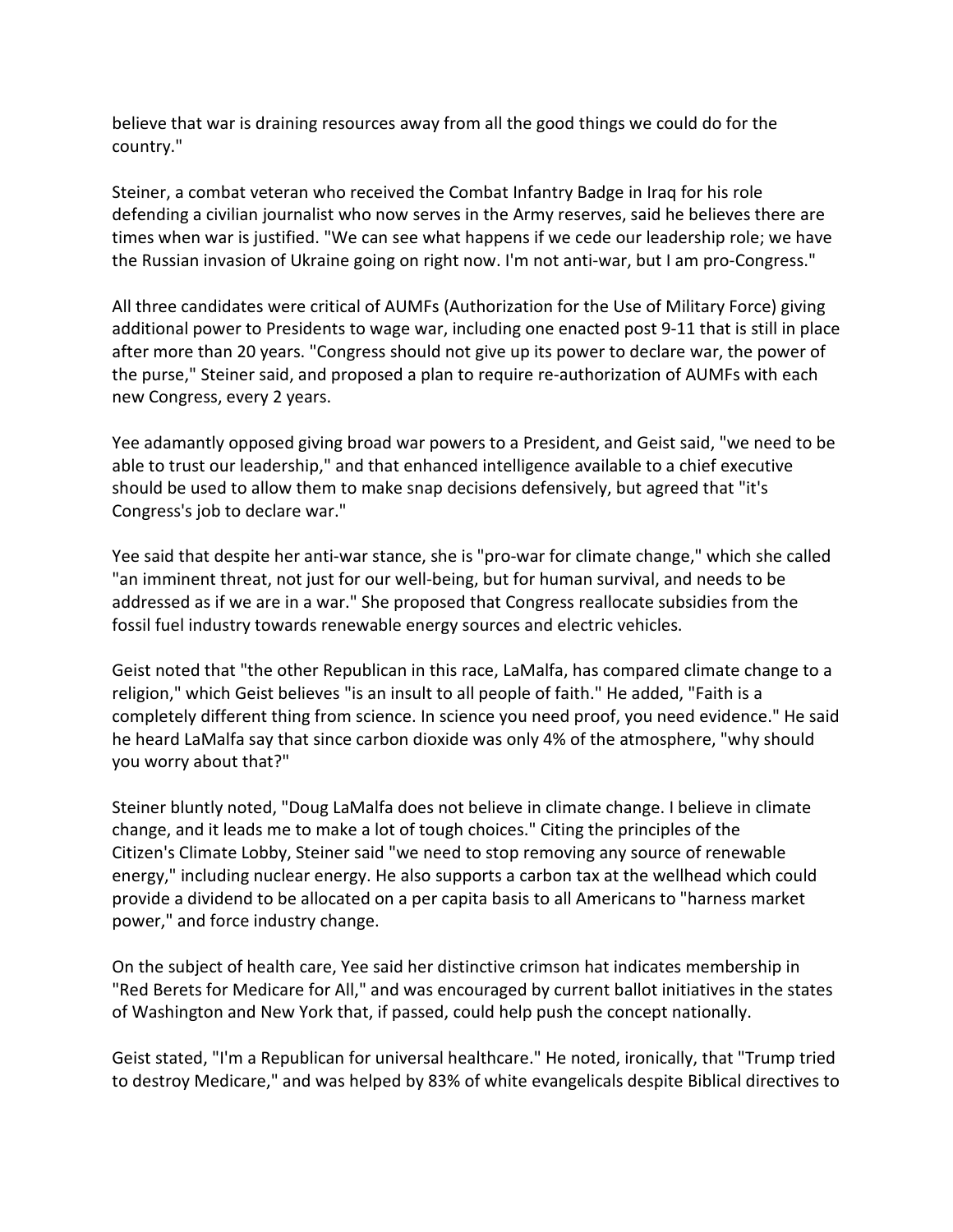heal the sick, and put health before profit. "Logic is superseded by the emotions," he concluded.

Steiner believes universal healthcare is not currently realistic politically, but does favor expanding the Medicare eligibility age, and highlighted the need to cut wasteful government spending in healthcare. He noted that the "club of rich countries," OECD (Organization for Economic Cooperation and Development), collectively spends 8 to 9% on healthcare, twice that of defense spending.

Returning to his focus on fire, Steiner compared the average tree density of 80-100 trees per acre in the 1890s, to 300 trees per acre today as a major threat. "We can blame PGE, and I do," he said, but added that sparks didn't always cause million-acre fires. "We need to go back to aggressive initial attacks on fire, we need to add enough firefighters to deal with the fires that start," he said. "But to prevent those fires from getting out of control it's really going to take a lot more money spent on forests to reduce fuel loads." He noted that over 50% of land in CA Congressional District 1 is federal, and that two-thirds of the Forest Service's budget goes to fire fighting. "We need to have a Forest Service that looks at the forest again, and is not just a fire-fighting agency."

Steiner proposed a Federal fire insurance program to help homeowners whose rates have soared or whose policies have been cancelled. "This is a market failure," he said, citing too many costs for private insurance to bear. He made a comparison with the Army Corps of Engineers being responsible for floods in the US, which is "why the Federal Government has flood insurance." In the North State, he said, the Forest Service has responsibility for fires, and he believes the Federal Government should bear some of the cost to homeowners on insurance. "Even if you are not on Forest Service land, the fires that start and burn our houses, that burned my brother's house, start and propagate through Federal forests."

Yee didn't disagree on the need for fire mitigation, but questioned how to pay for it. "Max's solutions are brilliant," she said, but that Congress needs to allocate the money properly. "Look at the systems and structures and address the root of those problems," she said. "We always have money for war, but don't have money for solutions."

Geist said flatly, "we're not taking enough revenue for the federal government," joking that he'd "never dare say this to a bunch of Republicans," but then assured the crowd he actually had. "Right now, the way we finance wars is, we pick our children's pockets." Republicans, he said, are better at framing the argument with phrases like "tax burden," and suggested using phrases like 'tax contribution' to "increase the motivation for people to contribute to our future, to make our nation stronger."

On the subject of women's rights and trans-gender rights, there was general agreement on a woman's right to choose, and for LGBTQ rights. Geist said he was, "for that whole alphabet," and for treating people with compassion. "Everyone wants love, I'm all for that," he said, but admits to being confused by the concept of gender reassignment in very young children.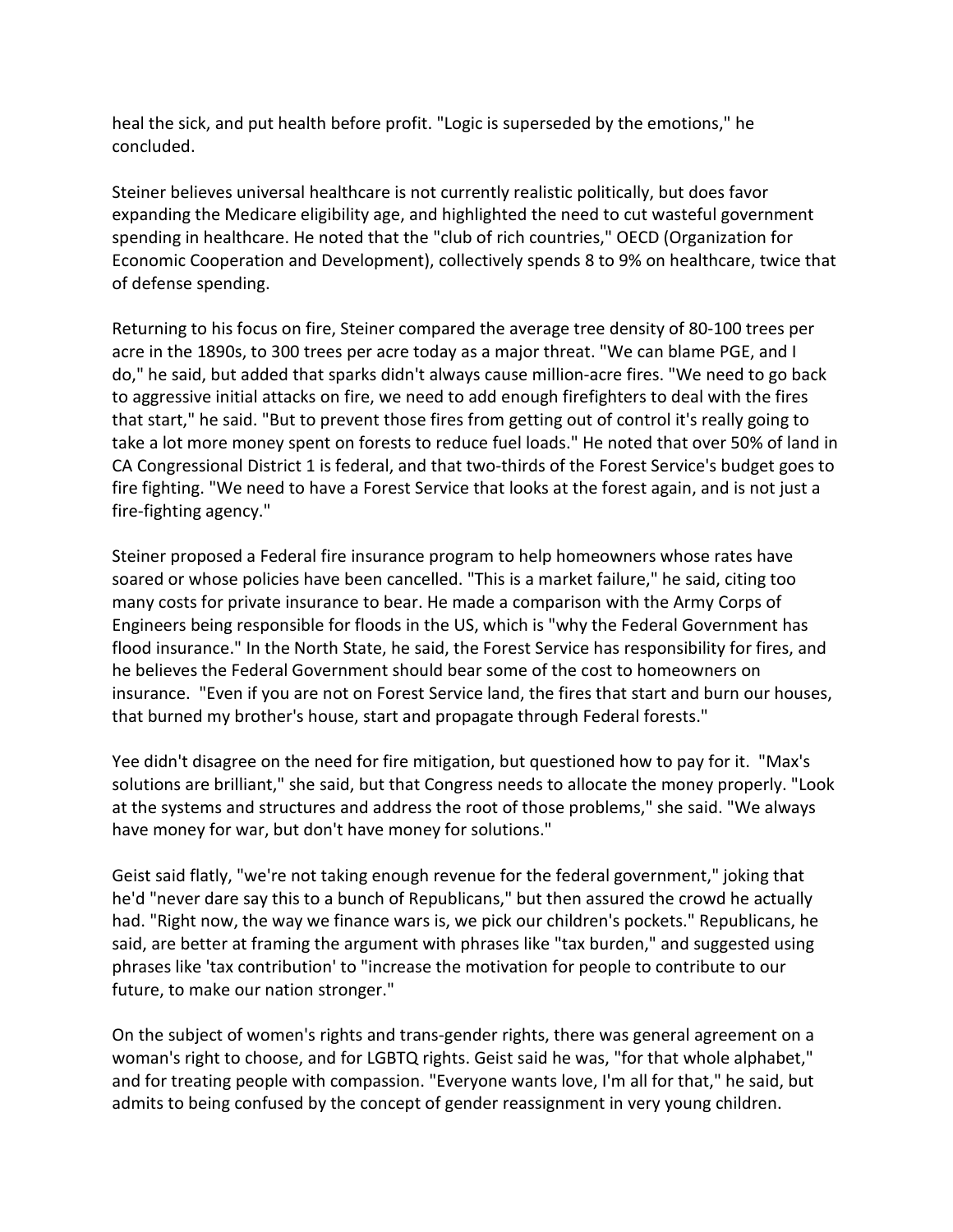Yee said she believes "the most a congressperson could do," is to prevent discrimination in terms of hiring or opportunities for transgender people, indigenous people, people of color and all marginalized groups.

Steiner framed it as "a question of basic human decency." He noted people in attendance wearing masks, and others that weren't, which was "a personal choice, it doesn't affect me, and I don't judge anyone for that," and said he supports protecting individual rights. "Many in America have decided that somehow it's an attack on them that they have to refer to someone who presents as a male as 'her'." He has known people who were born male, and now identify as female, adding, "I have no problem if they want to wear women's clothing, or what pronoun they want to use, it has no cost to me."

Asked about recent statements in the press by Shasta County's biggest political donor, Connecticut millionaire Reverge Anselmo, that women are not suited for politics, there was unanimous pushback.

Yee, the only female candidate, began by asking, "I'm proof that women should run for office, right?," drawing applause from her two competitors. She noted the Philippines has already had two women Presidents, and recalled her surprise that the US Senate still had no women's bathroom in the 1990s. "Each of us, regardless of gender, regardless of our identity, regardless of race, we all have areas where we are better at and less good at than others, but women definitely should run for office," Yee said. "Tim said we need heroes. I don't think we need heroes, we need ordinary people to stand up and say: 'enough is enough, we deserve a better government.' "

Republican Geist enthusiastically endorsed more women entering politics. "Oh my goodness, please let it be! We need more women in politics! I think there would be fewer wars."

Steiner responded by saying, "I condemn those statements by the right wing of the Republican Party, which has turned into the mainstream wing of the Republican Party—sorry, Tim!" He then made a tough attack on the incumbent. "Doug LaMalfa lacks the spine to stand up to others in his caucus who would take away the rights of women, because Doug LaMalfa doesn't stand up for his beliefs—or he doesn't have beliefs, I just can't tell," he said, adding, "He's like a rice stalk blowing in the wind."

Steiner affirmed his support for more women in politics, with one caveat, adding, "but this one time, in this election, I hope you vote for me, the male, and not Rose, the female," to wide laughter.

There was a highly personal discussion of reproductive rights towards the end of the forum, summarized here: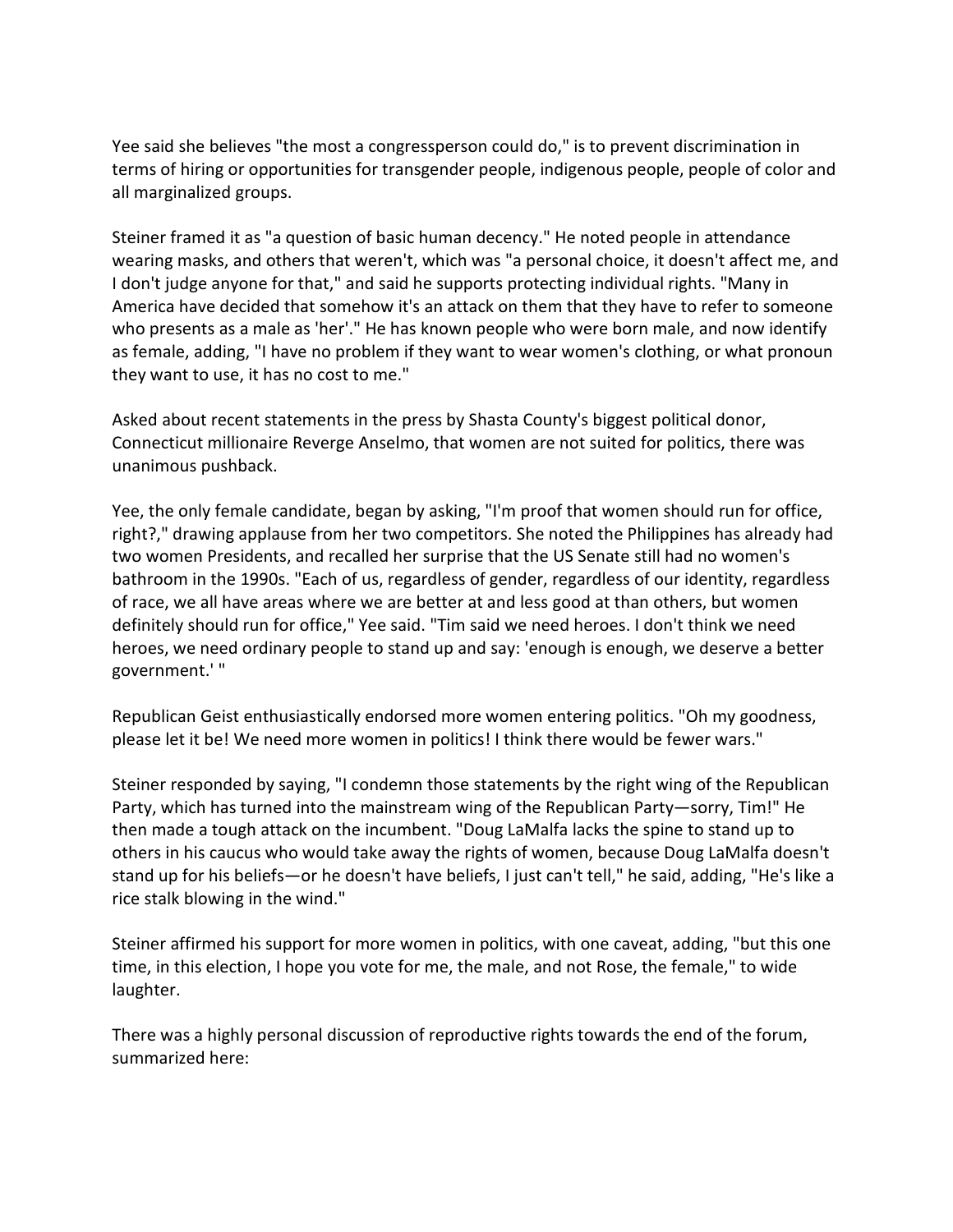**Max Steiner**: "I support Roe v. Wade, up to viability and following that, the physical health of the mother makes sense. I was raised Catholic, and I think life begins at conception. I understand that's a religiously informed and personal belief and I do not want to codify it into law, because I realize there is a difference between my religion, and my state.

"And I also realize that I've been a bad Catholic: I'm a 'turn the other cheek infantryman.' My country sent me to war. Our country is not defined by the sixth commandment, 'thou shalt not kill.' We are a country with a military, we need a military, we are a country that realizes that we are not a biblical state. I do not want us to turn into Iran, I do not want us to turn into Shariah law. I think we have to understand that religiously informed restrictions on female reproductive freedom is a step in that direction, and it is not one I am willing to take."

**Tim Geist**: "This is a difficult topic for me. By the way, not only women suffer from abortions, I've had personal experience with that as well in a relationship, and was depressed for quite some time. Lots of people have been affected by that. I think it's a tragedy, every abortion, but it's not my body we're talking about, is it? It's the woman's body. I think women have the right to choose what happens to their body. However, I would like to see a limit, first trimester."

**Rose Ye**e, who is Catholic, also believes life begins at conception, but thinks "a woman should have control over her own body." She is "pro-choice, pro Roe vs. Wade," and said the conversation should be expanded, because it's "a class issue." She noted that without universal health care, "those that do carry a baby full term don't have the resources they need." She asked who would be affected most if Roe vs. Wade was repealed? "It's really women of color, it's really poor women."

When asked how the candidates could be held accountable in office, Max Steiner replied: "by getting unelected. That's why congress is only two years, it's easy to keep them in line, if you're willing to keep someone in line. The Republicans are not willing to keep LaMalfa in line." He then urged people to become active voters, and talk to their neighbors, "Talk to Republicans, and Independents, and ask, are you happy with Doug? I'm not a liar, and I'm not a boy scout, but I was a soldier. I keep my oath. When I swear to defend the constitution of the United States, I keep that. Doug doesn't. When I tell you I'm going to deliver for this district on fire, please trust me, and vote me out if I don't. But don't trust Doug, because he's had 10 years, and he hasn't done it."

Tim Geist offered that he was for strong fiscal discipline, but in other ways is not a typical Republican. "If I were elected to Congress, I would be a burr in the saddle of the Republican Party, reminding them that there is no freedom without Democracy, there's no Democracy without the truth. Every time they are lying to us they are breaking their oath, which is there to protect the constitution. We the people make the decisions, we are the mechanics that assemble the democracy, we make it run, we make the engine to run up the great steep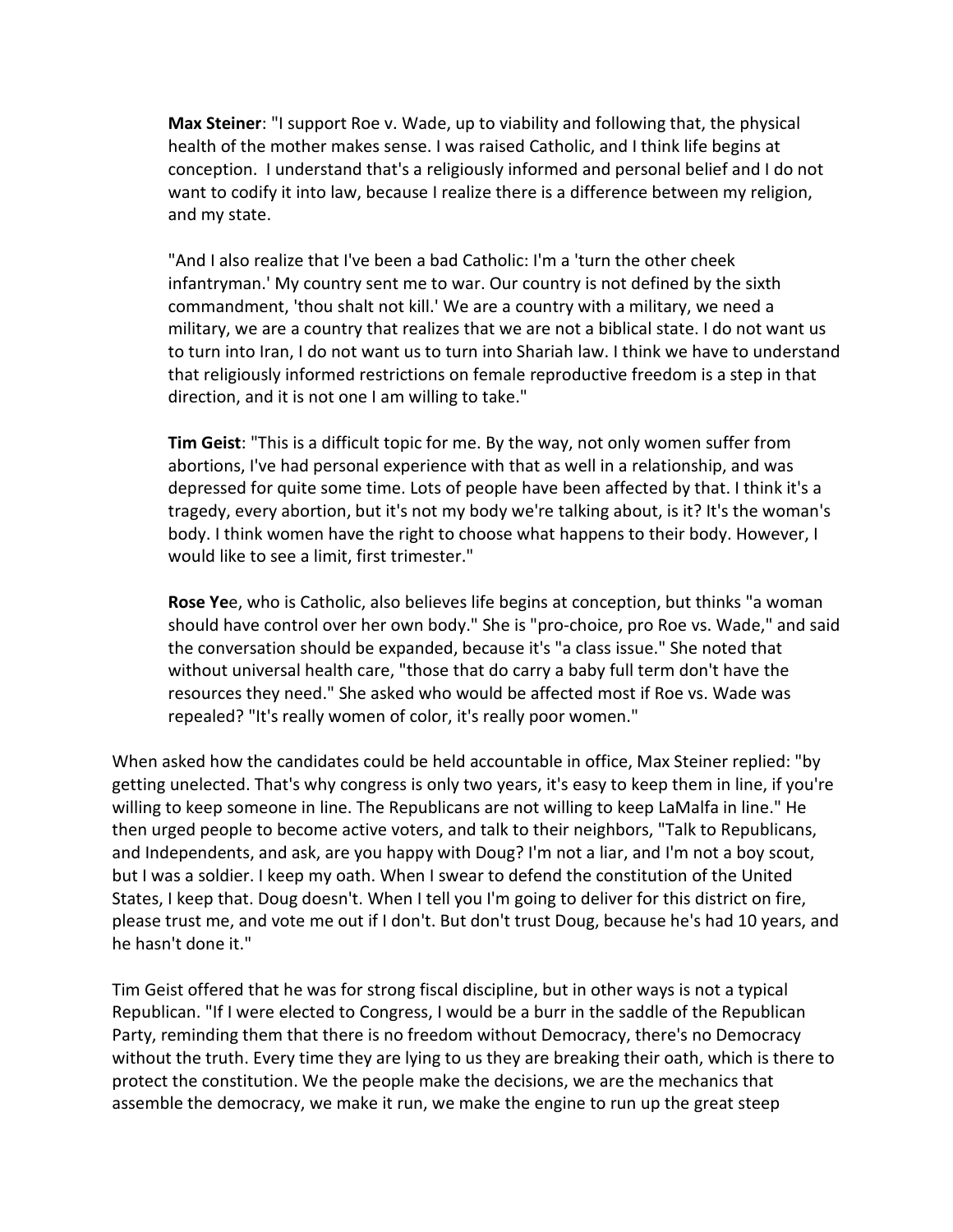challenges of our country. If we don't get the facts, we have no chance: we will assemble nothing but a pile of junk. I look forward to being a burr in the saddle of the Republican Party."

Rose Yee countered Geist's "burr in the saddle comments," with, "A rose has thorns, right? I vow to be a thorn in the side of the establishment until we get Medicare For All. If you elect me, It's high time we tell the people what's really going on there. Why can't we pass Medicare of all? Why can't we cancel student debt? Why can't they fund our forest programs? Why can't they fund solutions for our water problems? Let's go march in the streets! Think how powerful that would be if a member of congress was marching for Medicare for all. So let's do it!"

In his closing statement, Max Steiner took the opportunity to focus first on International Affairs, highlighting his experience in combat and as a diplomat, and the need for more expertise in Congress.

"I'm a soldier, I'm still a reservist, I've had 17 years in the military, I know how war works, and what the military can, and more importantly, can't realistically do. I've been a diplomat. I understand what diplomacy can and cannot do. We have a war in Europe, we have Biden making comments about making a commitment to defend Taiwan, which is a huge shift away from our strategy of ambiguous deterrence, strategic ambiguity, the idea that we may or may not defend Taiwan when the Chinese atttack, up to, or maybe not, nuclear weapons. We are moving towards unambiguously defending Taiwan. I think that's a good step, I think we owe it to the Taiwanese people--they are a democracy, China is not. But it will take experts in Congress who understand that that is a shift, who understand what that means, who are willing to hold the executive to account. It's something the Democrats are weak on. It's something the Republicans are weak on."

"One of the main reasons I'm running: our Democracy is under attack by a Republican party that has decided that truth doesn't matter, that facts don't matter, that if they have to choose between elections, between Democracy, and between everything that makes America great, and power, they will choose power. And we need to stop them. And we need to stop them whether we are Democrats, Republicans or Independents. I need you to talk to Republicans. Say you are voting for a veteran, you are voting for someone who cares, heck, you're voting for someone who isn't a 20-year career politician who has done nothing for this state."

Tim Geist, pointing to the confusing nature of redistricting, revealed he no longer resides in CD1, and can't even vote for himself. (Congressional candidates are not required to live in the district they represent). He agreed with many of Steiner's policy stances, at one point saying, "I like the way you think, Max," later adding, "He's a gentleman, he's a patriot who joined the military right out of school in a time of war, and I really admire that." He then admitted that if he were still registered in District 1 it would pose a dilemma, and said, "Frankly I'm not sure I would vote for myself, or Max Steiner."

Geist continued his theme of fiscal irresponsibility, and a perceived unwillingness to "contribute to the country monetarily." He noted that the US imposes sanctions on "troublesome"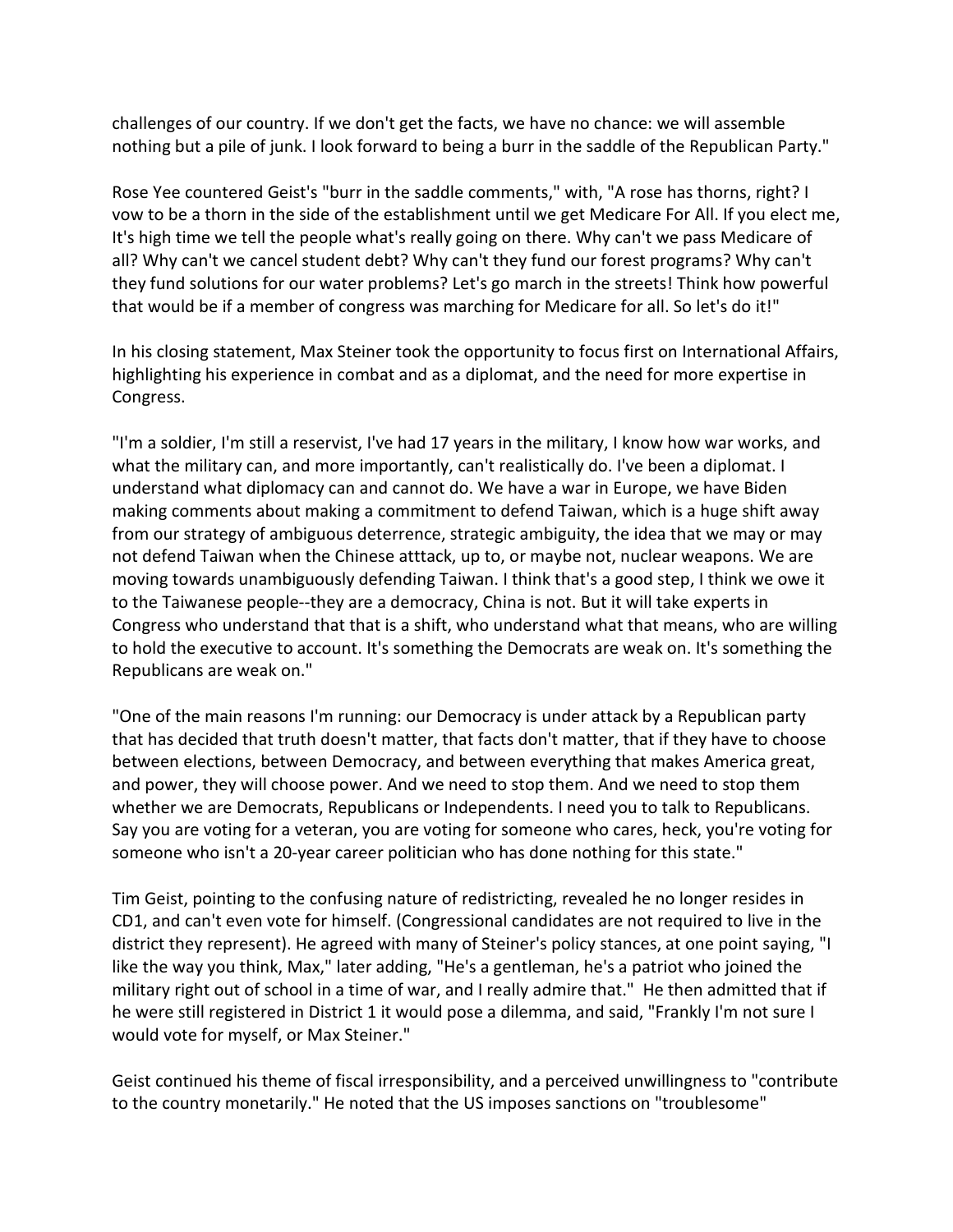countries, and that "we can do this because we are the largest economy in the world, so far, right now its neck and neck with China."

He warned in 10 or 15 years years China's economy may be half again as big as ours, or 3 times as big as ours in 30 years. "The era of small government is a really stupid idea when you consider what we're up against. If we are going to defend democracy, then we need to be financially strong, and of course we need to be loyal allies to our treaty partners. When Donald Trump came into office, he was a nightmare for me, for many of you I'm sure, and lots of Republicans feel the same way."

He warned of the huge temptations among Republicans to make billions of dollars with a business model based on lies "to sow fear and hate among smaller groups." He said the strategy comes from "a very basic idea in sociology: groups become more cohesive when they perceive, or think they perceive, an external threat. The smaller the group, the easier it is." When those in leadership lie, he said, it has the same effect, resulting in "no questions, no challenges from the peanut gallery, because they're frightened and anxious, and I've got a problem with that."

Rose Yee restated her concerns with working families, saying she cares about "people in our district who cannot seek medical help or are afraid to go to the doctor because they don't have insurance." She also stated concerns about: parents who stay up at night because they don't know how to pay for college; students who are scared of being a burden to their parents; young people who cannot raise a family or buy a home because they don't have the means or have too much student debt; and people who cannot find good paying jobs. "I hope that we get more of you to care as well. I believe that for us to have a real democracy, for us to talk about things like the invasion of Ukraine, and like the domination of China, that we need to take care of ourselves first. Before we can think of others, we need to think of ourselves first, we need to think of our neighbors."

The Candidates' Forum was a rare public debate about serious policy proposals, conducted with civility, humor and mutual respect, and ending with a friendly reception, and group photos of the participants.

**# # #**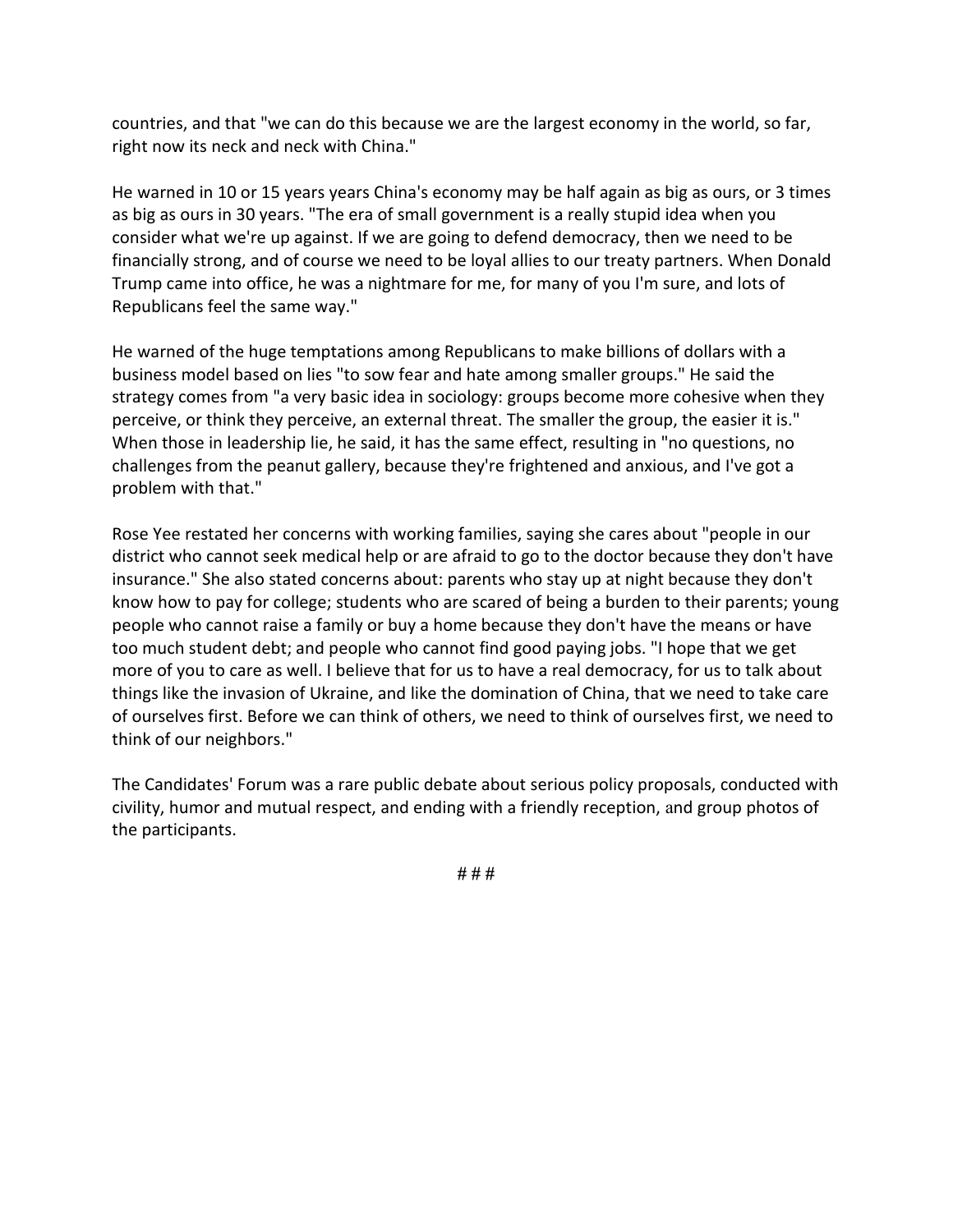## **QUOTES FROM THE CA CD1 CANDIDATES' FORUM MAY 23, 2022 SHASTA DEMOCRATS HQ —900 Locust St., Redding CA**

#### **Max Steiner:**

#### **DEMOCRACY**

"Our Democracy is under attack by a Republican Party that has decided that truth doesn't matter, that facts don't matter, that if they have to choose between elections, between Democracy, and between everything that makes America great, and power, they will choose power, and we need to stop them. And we need to stop them whether we are Democrats, Republicans or Independents."

"I'm not a liar, and I'm not a boy scout, but I was a soldier. I keep my oath. When I swear to defend the constitution of the United States, I keep that. Doug doesn't."

"I think January 6 was an attack on our democratic system, and when I get to Congress, I want to make sure that never happens again."

#### CLIMATE CHANGE

"Doug LaMalfa does not believe in climate change. I believe in climate change, and it leads me to make a lot of tough choices."

"When I tell you I'm going to deliver for this district on fire, please trust me, and vote me out if I don't. But don't trust Doug, because he's had 10 years, and he hasn't done it."

"To prevent those fires from getting out of control it's really going to take a lot more money spent on forests to reduce fuel loads...we need to have a Forest Service that looks at the forest again, and is not just a fire-fighting agency."

#### WOMEN'S RIGHTS

"I was raised Catholic, and I think life begins at conception. I understand that's a religiously informed and personal belief and I do not want to codify it into law, because I realize there is a difference between my religion, and my state."

"I do not want us to turn into Iran, I do not want us to turn into Shariah law, I think that we have to understand that religiously informed restrictions on female reproductive freedom is a step in that direction, and it is not one I am willing to take.

"Doug LaMalfa lacks the spine to stand up to others in his caucus who would take away the rights of women, because Doug LaMalfa doesn't stand up for his beliefs—or he doesn't have beliefs, I just can't tell. He's like a rice stalk blowing in the wind."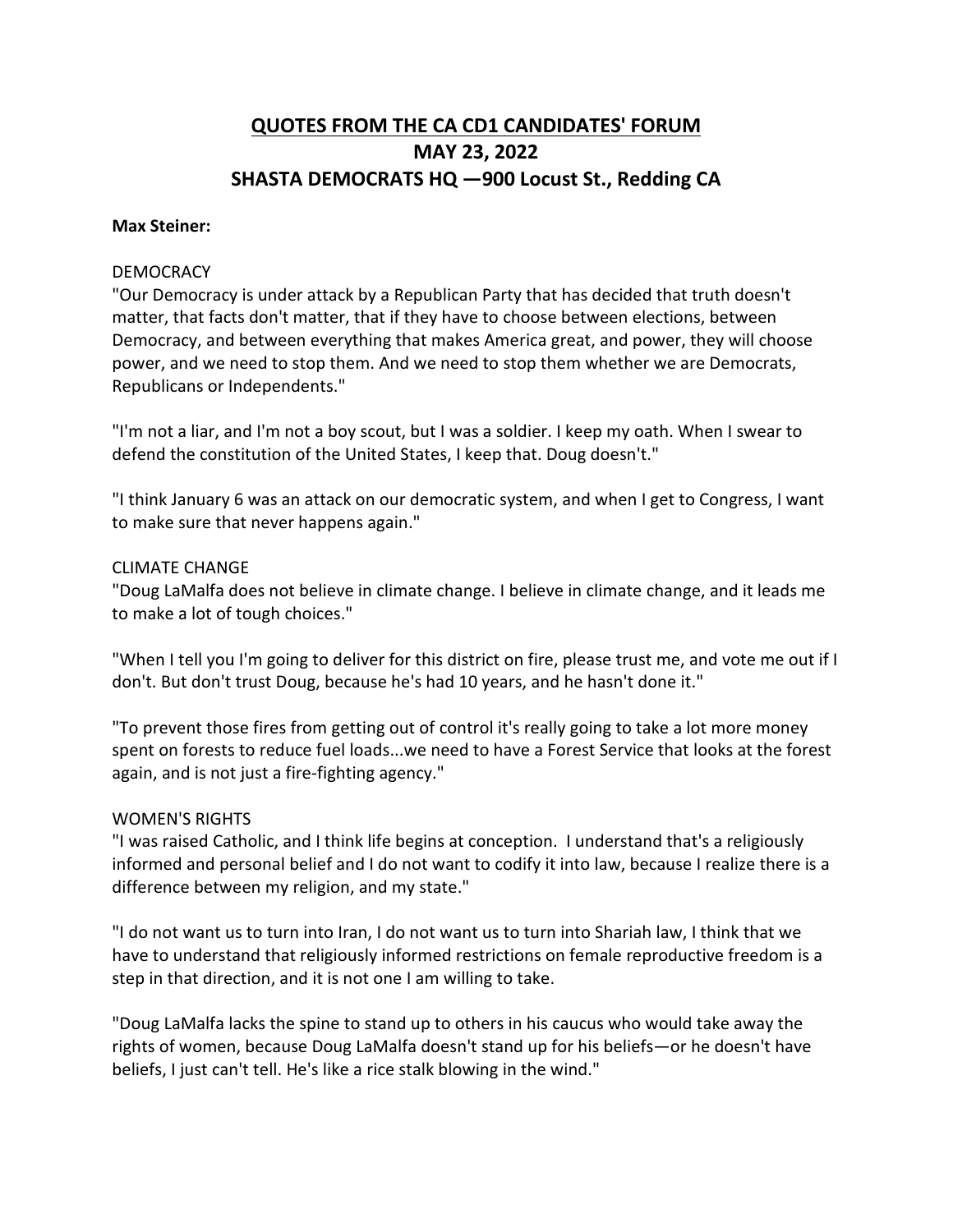#### INTERNATIONAL RELATIONS

"We are moving towards unambiguously defending Taiwan. I think that's a good step, I think we owe it to the Taiwanese people: they are a democracy, China is not. But it will take experts in Congress who understand that that is a shift, who understand what that means, who are willing to hold the executive to account."

## **Tim Geist:**

## DEMOCRACY

"What's a nice Republican like me doing in a place like this?"

"It's Looking a lot like Democracy out here."

"Right now, liars have the advantage. Lies are free, they are infinite in number, and they are readily available...a truth teller has to spend time and money to verify what the truth is—and we are getting swamped."

"If I were elected to Congress, I would be a burr in the saddle of the Republican Party, reminding them that there is no freedom without Democracy, there's no Democracy without the truth. Every time they are lying to us, they are breaking their oath, which is there to protect the constitution."

"I want to be a burr in the saddle of the Republican Party."

## HEALTH CARE

"I'm a Republican for universal healthcare."

## WOMEN'S RIGHTS

" Please, let it be! We need more women in politics! I think there would be fewer wars."

"I think it's a tragedy, every abortion, but it's not my body we're talking about, is it? It's the woman's body. I think women have the right to choose what happens to their body."

## INTERNATIONAL RELATIONS

"Right now its neck and neck with China... we need to make stronger contributions to our country. The era of small government is a really stupid idea when you consider what we're up against. If we are going to defend democracy, then we need to be financially strong, and of course we need to be loyal allies to our treaty partners."

"When Donald Trump came into office, he was a nightmare for me...and lots of Republicans feel the same way."